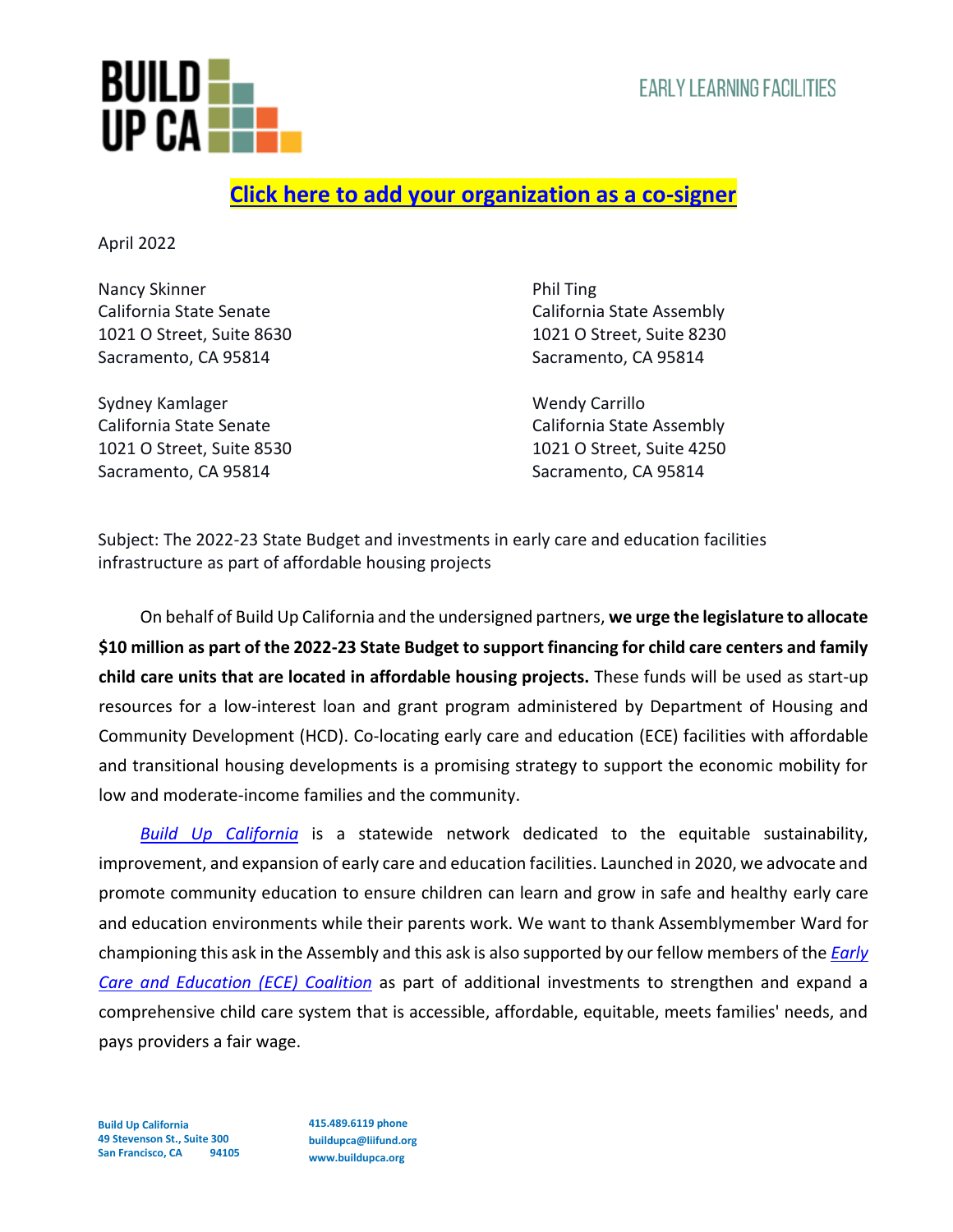## **EARLY LEARNING FACILITIES**

Access to high-quality care supports child development during their critical early years. It is also a cornerstone of financial stability for families by allowing parents to participate in the workforce while knowing their children are learning in a safe environment. Governor Newsom's *Master Plan for Early Learning and Care* and the *Final Report of the Assembly Blue Ribbon Commission on Early Childhood Education* emphasize the need for additional ECE facilities and their co-location with housing as an evidence-based approach to equitably expand access to ECE and support families in an impactful way.

Co-location of housing and ECE is the inclusion of a child care facility in affordable housing developments with the goal of improving access to care for families. Projects are usually implemented in three formats: 1) the facility is included on the ground floor of a mixed-use apartment building; 2) the facility is included as a stand-alone building or as part of a stand-alone building in a garden-style housing complex; or 3) the housing project includes units designed for family child care businesses. Families residing in developments enroll their children in co-located care, but the ECE facilities are generally also open to the surrounding community.

Many logistical and financial challenges impede the development of co-location projects in communities where families would benefit from integrating these sources of support. Although no single policy change will result in a sudden surge of co-location developments, **the implementation of a study and a low-interest loan and grant program piloted in San Diego County and Fresno County to support the development of these projects would be the first step to supporting this goal in California**.

HCD would use the funds to finance a study, including an assessment of the field, analysis of incentives for developers, program design recommendations, and other policy recommendations related to co-location. This study, conducted within the first half of the fiscal year, would then help inform the pilot funding for projects in San Diego County and Fresno County, which will bolster the study's analysis and evidence.

Co-location of affordable housing and ECE is a practical strategy to work across two critical community resources that are often exist in silos. The Fact Sheet about this request is enclosed, including background on this issue. Please don't hesitate to contact us at info@buildupca.org for any additional information needed.

Thank you for your consideration, commitment, and collaboration on this critical issue.

**Build Up California 49 Stevenson St., Suite 300 San Francisco, CA 94105**

**415.489.6119 phone buildupca@liifund.org www.buildupca.org**